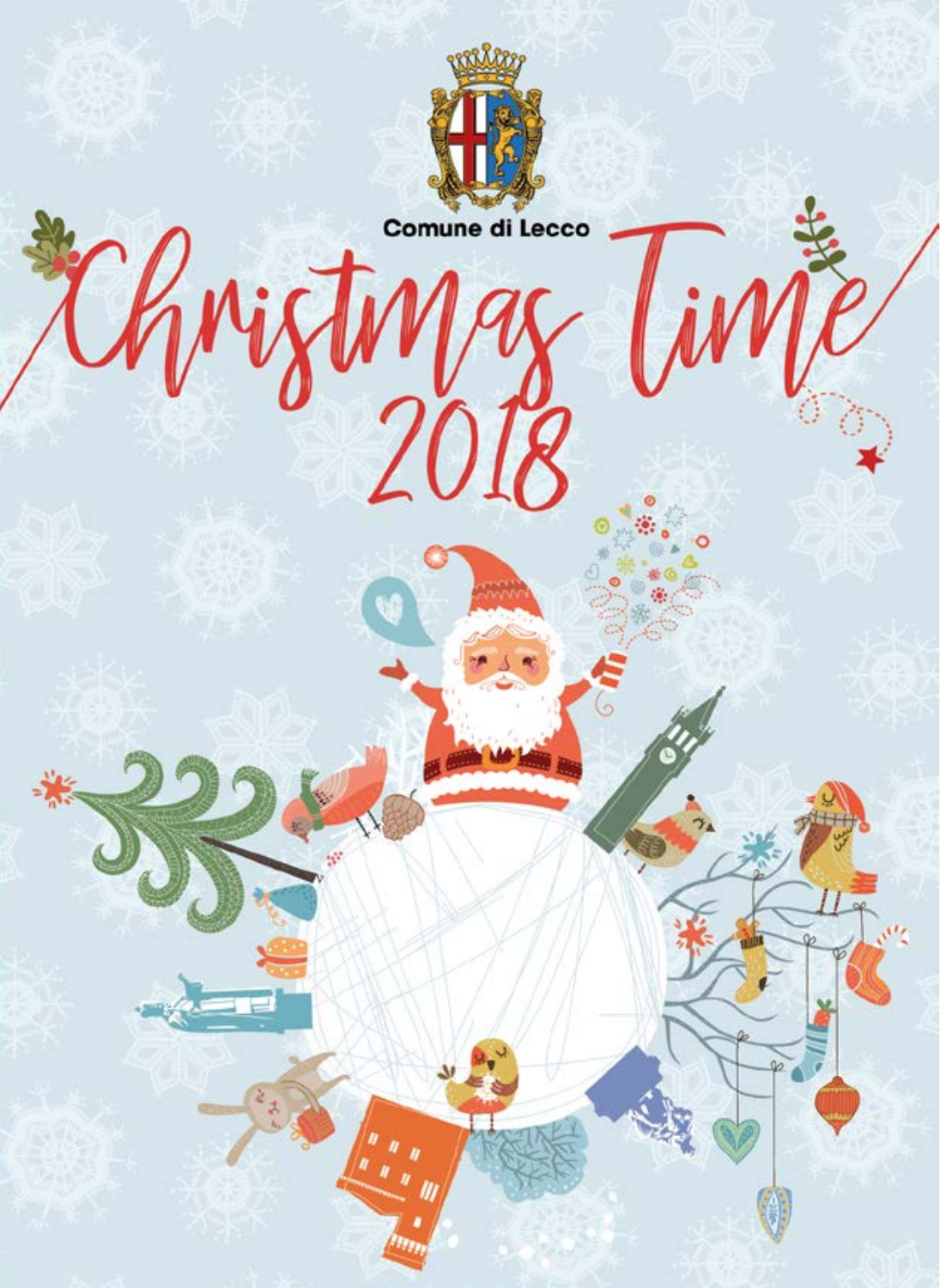# **SAT 1/12**

# 3pm piazza Garibaldi **Ice skating rink opening**

Ribbon cutting with food and entertainment by artistic figure skaters "La fiaba di Natale"

By Lunaservice

3.30pm Kindergarten "La Mongolfiera" via Caduti di Nassiriya 1

# **Like a clown Superhero under the tree**

By the Association "Fiume di vita" in collaboration with the Municipality of Lecco

5.30pm Palazzo delle Paure piazza XX Settembre

# **Nativity scene exhibit opening with the Coro Alpino Lecchese**

By AIAP Lecco and the Municipality of Lecco

# 9pm Basilica di San Nicolò

**Concert: Petite Messe solennelle by G. Rossini by the Accademia Corale di Lecco**

Concert for choir solos, piano and harmonium By the Consulta Musicale di Lecco

# **SUN 2/12**

8am - 7pm viale Dante

## **Xmas stands in the centre**

By ANVA Confesercenti Lecco and FIVA Confcommercio

 $10am$ Basilica di San Nicolò

# **Holy Mass**

11.15am Sala Don Ticozzi via Ongania 4

# **Golden Saint Nicholas**

Ceremony of Civic Merits with the Coro Grigna dell'ANA Section of Lecco

### 3.30pm Palazzo delle Paure

# **Reception of the twin cities**

Institutional and Christmas greetings with the delegations of Macon, Igualada, Overijse, Szombathely and Mytyshi

4pm Auditorium Camera di Commercio via Tonale 30

# **Concert of Saint Nicholas**

By the Filarmonica Giuseppe Verdi from Lecco

# **MON 3/12**

Piazza Garibaldi

**On the track with** 

# **grandparents**

Free afternoon for children accompanied by grandparents

# **WED 5/12**

**Delivery of Saint Nicholas' Apple in schools**

To children of all kindergartens, primary and secondary schools with meal service

By the Municipality of Lecco in collaboration with the association of the "scuole dell'infanzia paritarie di Lecco" and Dussmann Service

5.30pm Piazza Garibaldi

# **Lightning of the Christmas tree**

By the Association INPRIMALINEA Onlus - Il cancro si combatte insieme

In collaboration with Linee Lecco

# **THU 6/12**

2.30pm Piazza Garibaldi

# **Saint Nicholas on ice**

Entertainment and fun for everyone. Saint Nicholas' apples for kids By Lunaservice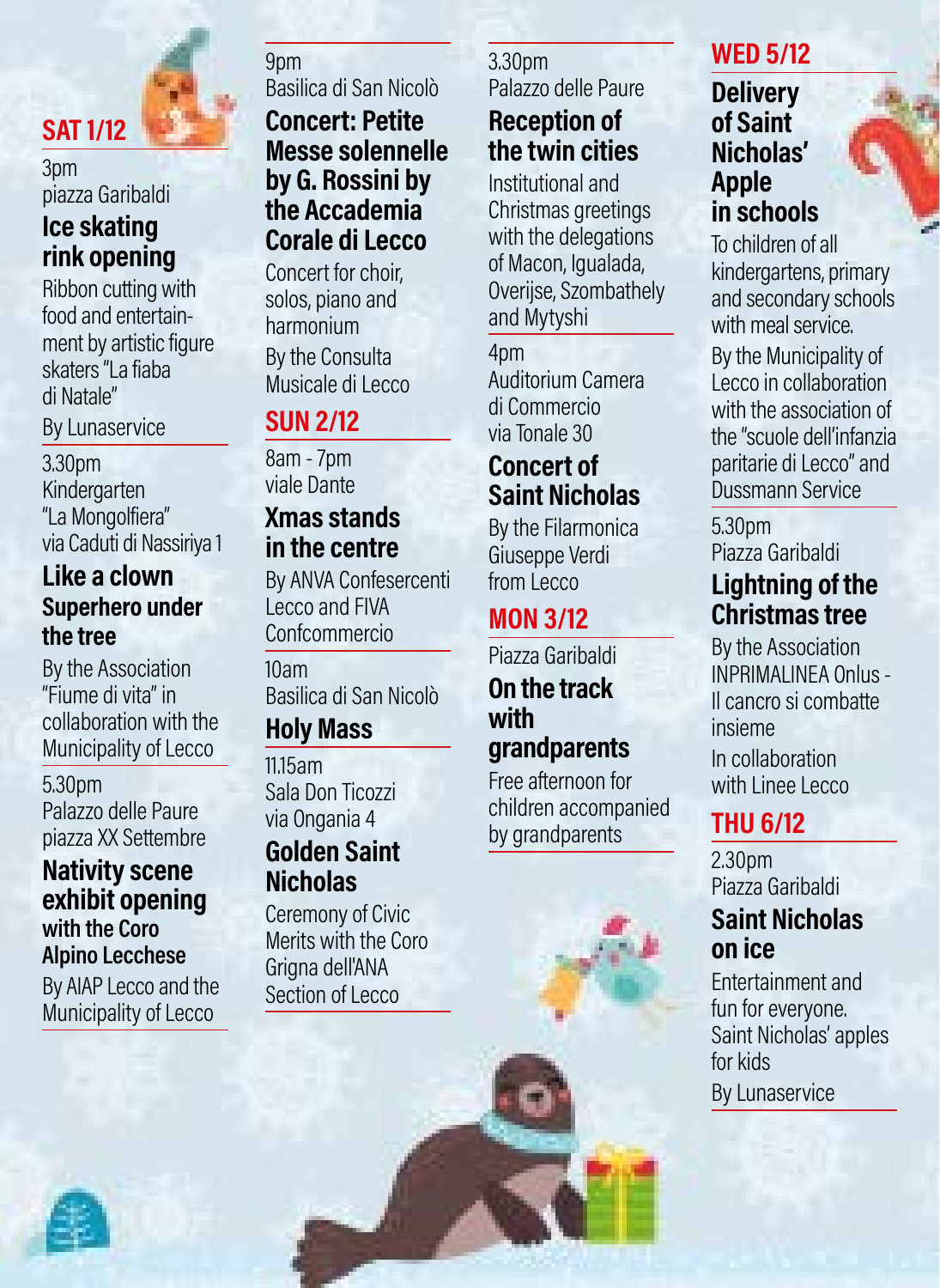# **SAT 15/12**

10.30am Public library via Bovara 58

# **Tales on the sled**

Readings for children

9pm Auditorium Camera di Commercio via Tonale 30

# **Concert by Banda Manzoni**

By the Consulta Musicale di Lecco

# **SUN 16/12**

8am - 7pm viale Dante

# **Xmas stands in the center**

By ANVA Confesercenti Lecco and FIVA Confcommercio

10am Departure from via Parini

# **Parade of the Fanfara dei Bersaglieri Guglielmo Colombo and Xmas greetings**

By the Consulta Musicale di Lecco



By the Insieme Strumentale di San Giovanni - Lecco

# **SUN 9/12**

8am - 7pm viale Dante

# **Xmas stands in the center**

By ANVA Confesercenti Lecco and FIVA Confcommercio

from 3pm to 6pm Basilica di San Nicolò

# **Bell tower's ascension**

Booking required. Free offer By the volunteers of the Basilica di San Nicolò campaniledilecco.it

3pm - 6pm piazza Padre Cristoforo **Opening of the Convent and the Church of Pescarenico**

By Pescarenico Parish Guided tours: t. 0341 350693

3pm via don Luigi Monza 2

# **Opening of the "House of Solidarity and Third Age"**

9<sub>nm</sub>

Basilica di San Nicolò

# **Nicholas, the Saint of our holiday and for our city**

Show to know and make known our patron and the actuality of his message. With Giovanni Scifoni. Direction by Andrea Chiodi

By the Comunità Pastorale Madonna del Rosario - Lecco

# **FRI 7/12**

9<sub>nm</sub>

Chiesa di San Giovanni via Don Invernizzi 5

# **Concert of the Insieme Strumentale di San Giovanni**

Group of brass and percussion t. 371 1758132

# 9<sub>nm</sub>

Confcommercio Lecco piazza Garibaldi 4

# **Xmas concert by the Fanfara dei Bersaglieri**

By the Consulta Musicale di Lecco

# **over 60** Lunch by AVPL in

**THU 13/12** 8am - 8.30pm piazza Sagrato Chiesa Don Abbondio di Acquate **Saint Lucy party**

12.30pm **Xmas Party** 

collaboration with the Municipality of Lecco Info and reservations within 29/11

#### 9<sub>nm</sub>

Teatro Cenacolo Francescano piazza Cappuccini 3

# **Xmas Concert Avis Lecco (Telethon)**

With the secondary school Antonio Stoppani (music class)

# **FRI 14/12**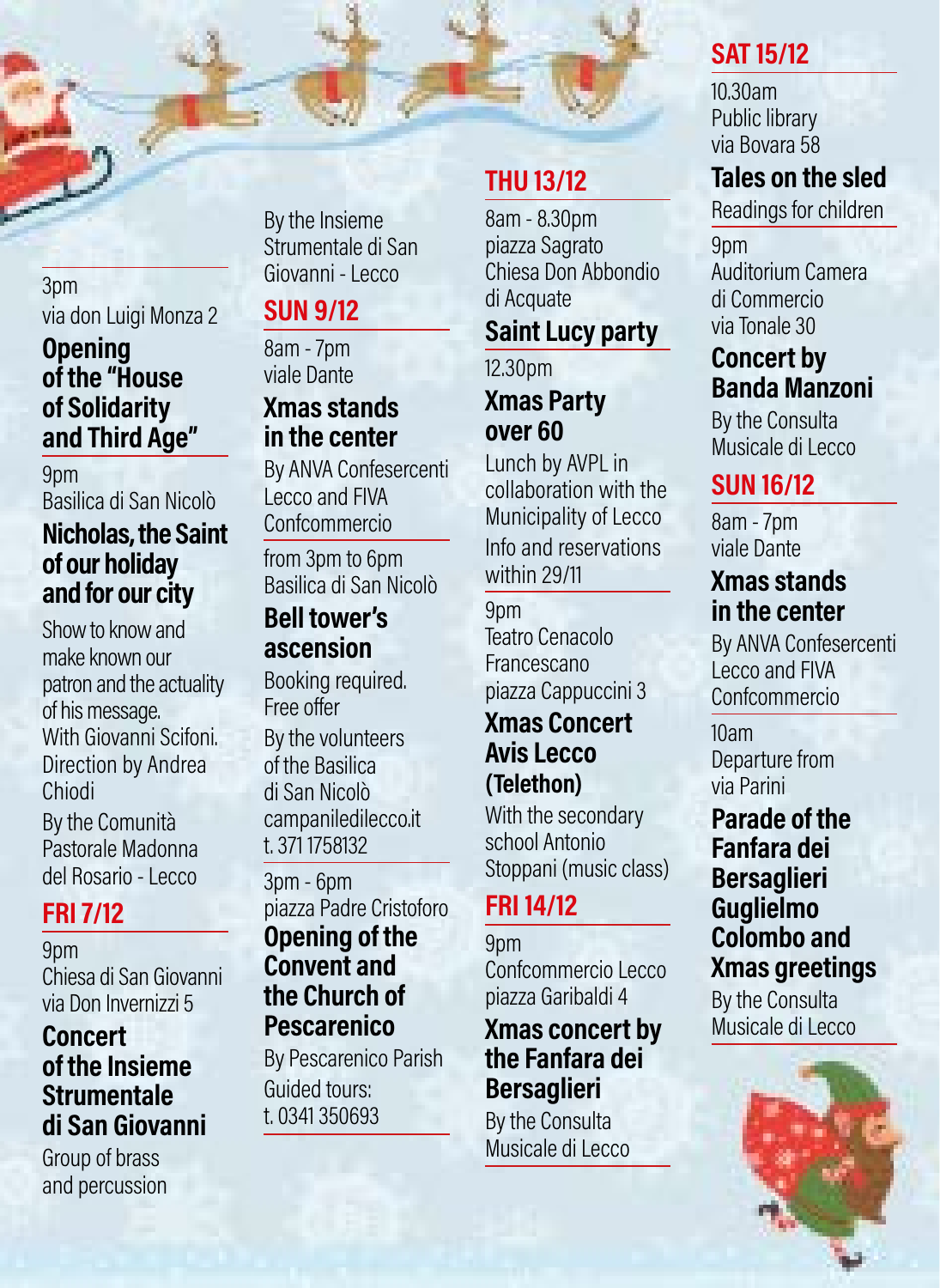$3$ pm - 6pm piazza Padre Cristoforo

# **Opening of the Convent and the Church of Pescarenico**

By Pescarenico Parish Guided tours: t. 0341 350693

 $4nm$ Piazza XX Settembre

# **Tribal city**

100 drums in the city By CRAMS

# **TUE 18/12**

2pm - 5pm Maggianico hamlet

# **Xmas in the hamlets**

Through the streets with the bagpipers By the Municipality of Lecco

# **WED 19/12**

10.30am - 11.30am Public library via Bovara 58

# **Nati per leggere**

Readings for kids from 18 to 36 months

 $2<sub>nm</sub>$ via Tagliamento 5

# **Xmas greetsing**

Party with the people and the families of CDD in Lecco "La Casa di Stefano". By the Municipality of Lecco

2pm - 5pm Pescarenico hamlet

# **Xmas in the hamlets**

Through the streets with the bagpipers By the Municipality of Lecco

3.30pm - 6.30pm Bonacina hamlet **Xmas in the** 

# **hamlets**

Through the streets with the bagpipers By the Municipality of Lecco

## 9<sub>nm</sub>

Basilica di San Nicolò **"Fermarono i cieli"**

The songs of the Neapolitan crib of Sant'Alfonso Maria Dè Liguori, by Ambrogio Sparagna with the extraordinary participation of Peppe Servillo By the Comunità Pastorale Madonna del Rosario - Lecco

# **THU 20/12**

6<sub>pm</sub> Civic Center S. Pertini via dell'Eremo 28

# **Shake up XMAS**

Performance and artist talents on stage By the Municipality of Lecco

9pm Palazzo delle Paure Piazza XX Settembre

# **800 years of nativity scene**

Conference by AIAP Lecco and the Municipality of Lecco

# **FRI 21/12**

9<sub>nm</sub> Auditorium Casa dell'Economia via Tonale 30

# **Xmas concert by the Coro Alpi- no Lecchese and the Coro Grigna**

Free entrance By the Consulta Musicale di Lecco

# **SAT 22/12**

5.15pm corner Torre Viscontea **Tube under the tree** 

Christmas tunes played by bass tuba and euphonium. By the ass. Bethlehem, in collaboration with the Municipality of Lecco

# **SUN 23/12**

11am Renzo e Lucia hall via Bainsizza 6 (Olate)

# **Xmas Atmospheres 13rd edition**

**Opening** By GAO, in collaboration with the Municipality of Lecco

8pm Departure via Paradiso 2

# **Xmas ascension to San Martino**

9pm

# **Holy Mass at the Cappelletta**

By the Gruppo Alpini Monte Medale of Rancio and Laorca

# **MON 24/12**

piazza Garibaldi

# **Eve on the track**

Little panettoni for everyone By Lunaservice

# **THU 27/12**

from 3pm to 6pm Basilica di San Nicolò

# **Bell tower's ascension**

Booking required. Free offer.

by the volunteers of the Basilica of San Nicolò campaniledilecco.it tel. 371 1758132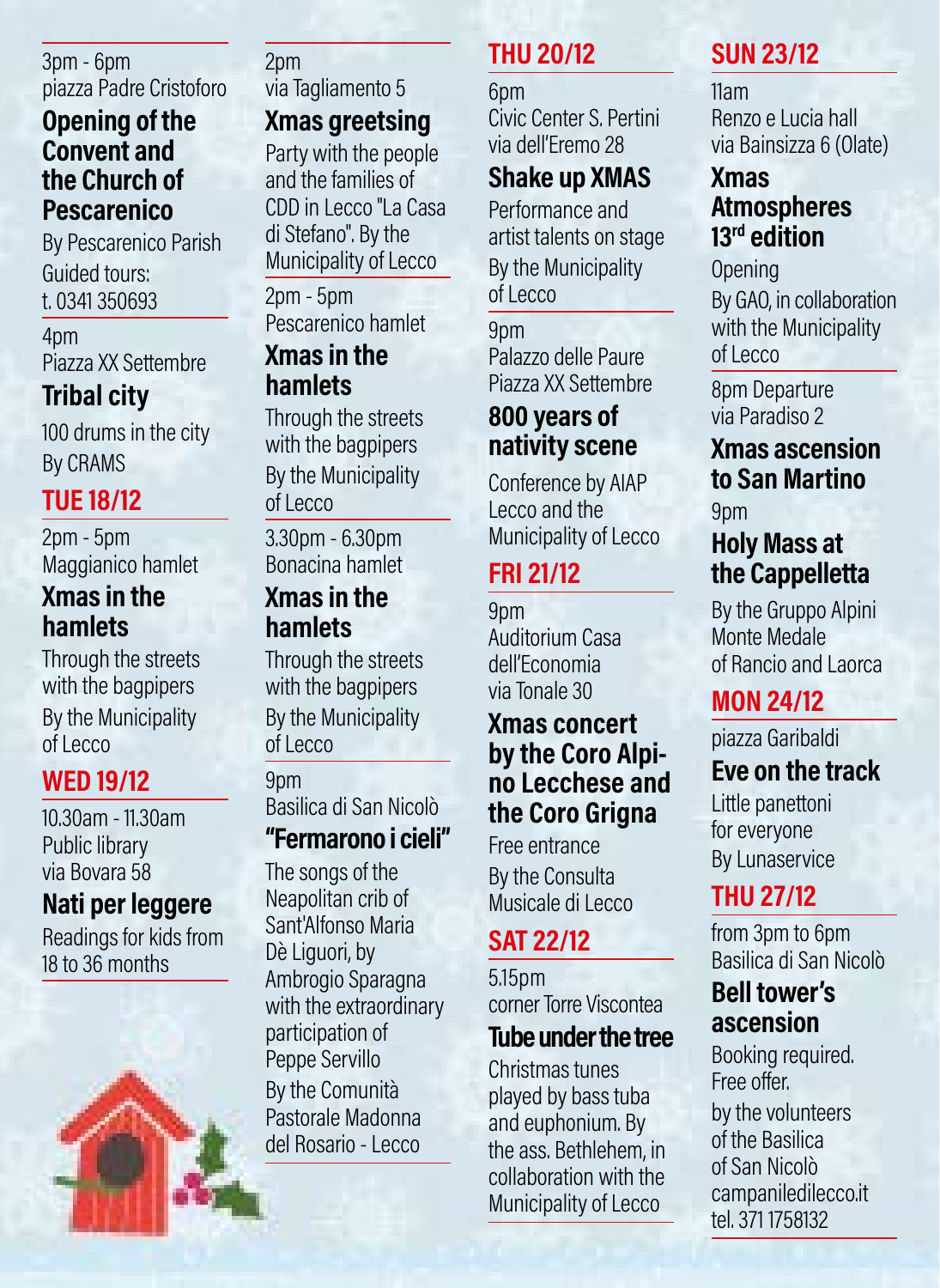# **MON 31/12**

# **New year's eve 2018**

 $em$  from 10pm piazza Cermenati

# **Magic Lecco**

Magic exhibition By the Municipality of Lecco

• from midnight lake front

## **Sparkling countdown**

By the Municipality of Lecco in collaboration with ITM

• at midnight piazza Garibaldi

# **First day of the year on the track**

Panettone, pandoro and spumante By Lunaservice

# **THU 3/1**

#### 9pm

Palazzo delle Paure piazza XX Settembre

# **How to built a nativity scene**

By AIAP Lecco and the Municipality of Lecco

# **DOM 6/1**

10.30am piazza XX Settembre

# **Concert and parade of the Filarmonica G. Verdi**

After the parade: Befana happy hour By the Municipality of Lecco in collaboration with ITM

# 3pm

piazza Garibaldi

# **Befana on ice**

Arrival of Befana on ice skates with a lot of surprises for children By Lunaservice

# 3pm

# piazza XX Settembre **Show for children**

By the Municipality of Lecco in collaboration with **ITM** 

## 4pm Monumento ai Caduti, lake front

# **Befana comes from the sky**

By the Municipality of Lecco in collaboration with ITM

# **X** MAS **SHELF**

Public Library Uberto Pozzoli via Bovara 58 Lecco

# **FROM MON 10/12 TO THU 27**

**A thought for Xmas: novels, thrillers, movies, poems, traditions**

Book exhibition (adult section)

# **FROM FRI 28/12 TO MON 7/01**

# **Good resolutions for the new year: little and great virtues**

Book exhibition (adult section)

# **FROM MON 12/1**

# **Distribution of the bibliography "Tales under the tree"**

Books for children from 4 to 7 years old, published from 2008 to 2018 (kids section)

# **Distribution of the bibliography "Xmas in slippers"**

Movies for kids and children (kids section)

# **FROM MON 3/12**

# **I give you an advice**

The creation of a Xmas tree on which the children can attach a post-it with the title of a book that they recommend to other little readers.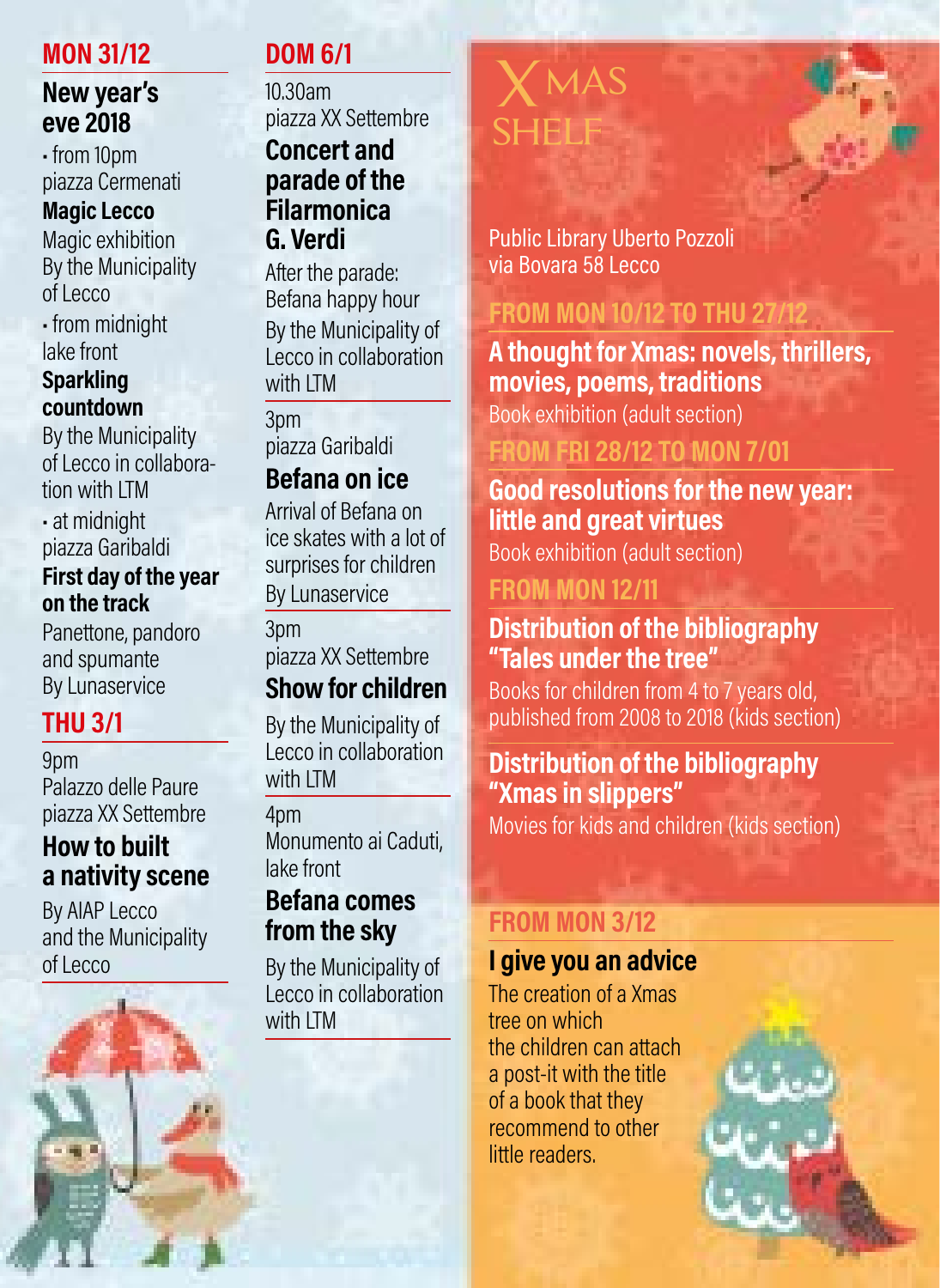# DURING<br>CHRISTMAS<br>TIME

# **FROM SAT 1/12 TO SUN 10/2**

# piazza Garibaldi **Ice skating rink**

Days of animation and show with well-known artists. clowns and jugglers who will entertain the public.

• Opening days and hours:

from Dec 1st to Dec 21st. from 3.30pm to 10pm. From Dec 22nd to Jan 6th: from 10.30am to 11pm.

- Tariffs:
- 6 € with ice-skating rent
- Special fees:
- 3 € kids less than 1 meter tall
- 15 min bonus time for residents (with id document)
- 1 € rebate for groups of 10 people By Lunaservice

# **FROM MON 3/12 TO WED 26/12**

10am - 7.30pm piazza Cermenati

# **Xmas village**

By Italia in tour

Courtyard of the town hall

# **Nativity scene at Palazzo Bovara**

In collaboration with AIPA Lecco

# **FROM THUR 6/12 TO SUN 6/1**

1.30pm - 6pm from the floating platform

# **Xmas sled**

By Taxiboat Lecco Info and rent: 349 2290952

# **FROM SAT 24/11 TO SUN 6/1**

10am - 13pm and 3pm - 7pm Departure from the square of Centro Meridiana to the historical center and return

# **Xmas train**

By the Centro Meridiana in collaboration with the Municipality of Lecco

# **Xmas lights**

Confcommercio Lecco In collaboration with the Municipality of Lecco

# **THEATRE**

# **TUE 4/12**

9 pm Cineteatro Palladium via Fiumicella 12

# **"Opera buffa! Il Flauto Magico e cento altre bagatelle"**

By the Municipality of Lecco (for a fee)

# **WED 12/12**

8.30 pm Auditorium Casa dell'Economia Via Tonale 28

# **Jan Dismas Zelenka Missa Omnium Sanctorum**

Classic music By the Municipality of Lecco (for a fee)

# **SAT 15/12**

4 pm Teatro Cenacolo Francescano Piazza Cappuccini

# **Kiss me, Kate by Cole Porter**

**Operetta** By the Municipality of Lecco (for a fee)

# **16TH, 23RD, 26TH, 30TH, 31ST DEC 2018 at 4 pm 21ST DEC 2018 at 9 pm 1 ST and 6TH JAN 2019 at 4 pm**

Planetarium, Lecco corso Matteotti 32

# **Xmas star**

A journey across astronomy, history and art to explain one of the most fascinating mysteries of all time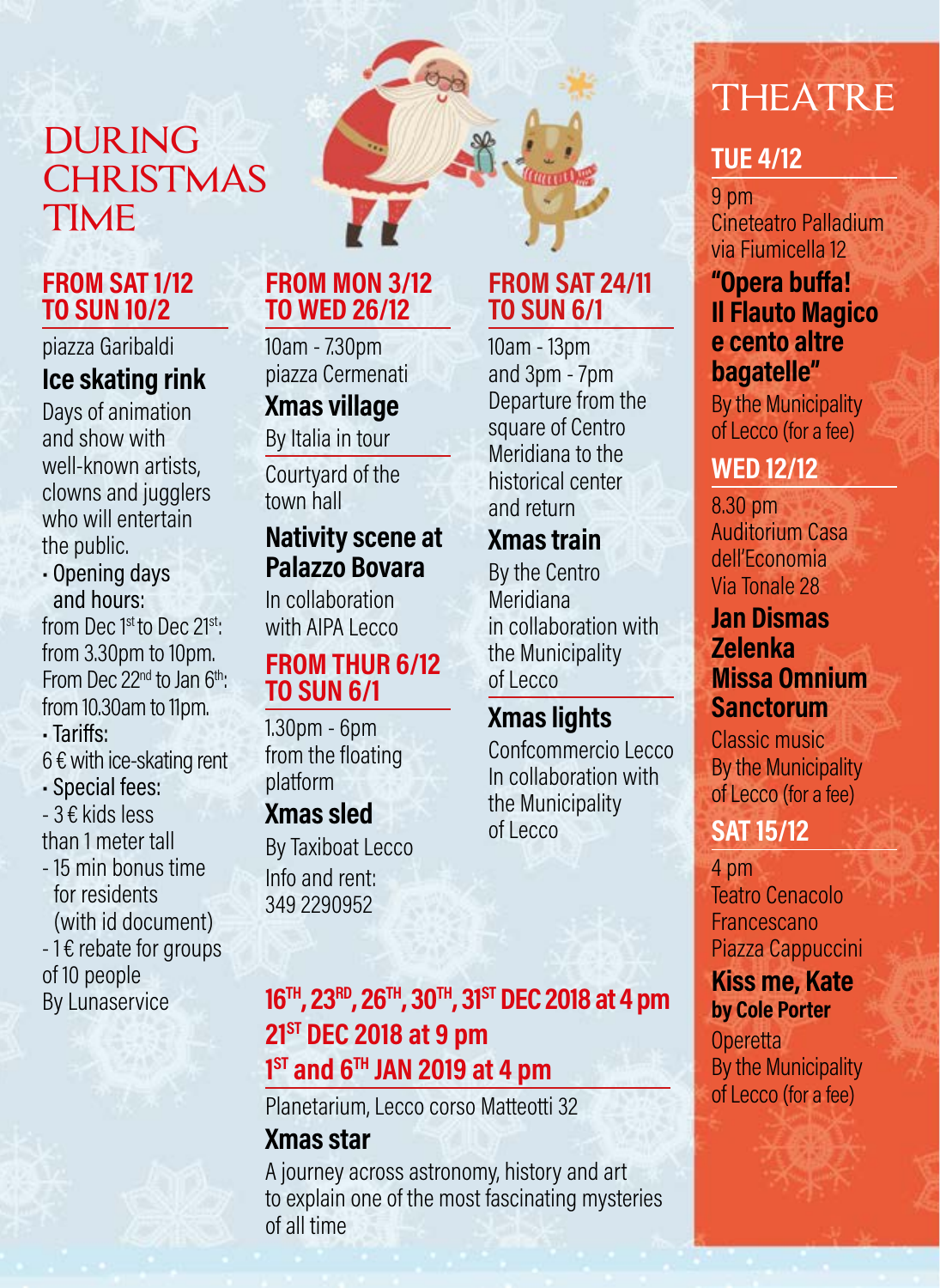# **SUN 2, 9, 16/12**

8am - 7pm viale Dante

# **Xmas stands in the center**

By ANVA Confesercenti Lecco and FIVA Confcommercio

# **SUN 9/12**

8am - 6pm piazza XX Settembre

# **Antiquities in Lecco**

By Lombardia Eventi

# **THU 13/12**

8am - 5pm viale Montegrappa

# **Creativity and antiquities**

Market By Lombardia Eventi

# **SUN 16/12**

9am - 7pm Il Villaggio (Germanedo)

# **Creativity**

By Eventi New Generation

# $MARKETS$  **X** MAS EXHIBITIONS

# **FROM SUN 2/12 TO SUN 13/1**

Palazzo delle Paure **VIIIth exhibit of nativity scenes and dioramas**

Opening times: from Tue to Thu: 9.30am - 6pm Sat and Sun: 10am - 6pm 26/12 and 1/1: 2pm - 6pm (for a fee) By AIAP Lecco in collaboration with the Municipality of Lecco

# **Opening Sat 1st December 5.30 pm**

# **FROM SUN 23/12 TO SUN 6/1**

Renzo e Lucia hall via Bainsizza 6 (Olate)

# **Xmas Atmospheres 13th edition**

Opening days and hours: • working days from 3 pm to 6 pm • holidays [excluded 24<sup>th</sup>, 25<sup>th</sup> and 31<sup>st</sup> Dec1 10am - 12pm 15pm - 18pm By the Gruppo Artisti Olatesi in collaboration with the Municipality of Lecco

# **FROM SAT 20/10 TO SUN 20/1**

#### Palazzo delle Paure

# **19th century in Lombardy at the "Palazzo delle Paure"**

From Tue to Fri: 9.30am - 6pm Sat, Sun and holidays: 10am - 18pm 6/12 and 8/12: 10am - 6pm (for a fee) Closed: Mondays, XMas, 26th December and on January 1st (last entry one hour before closing)